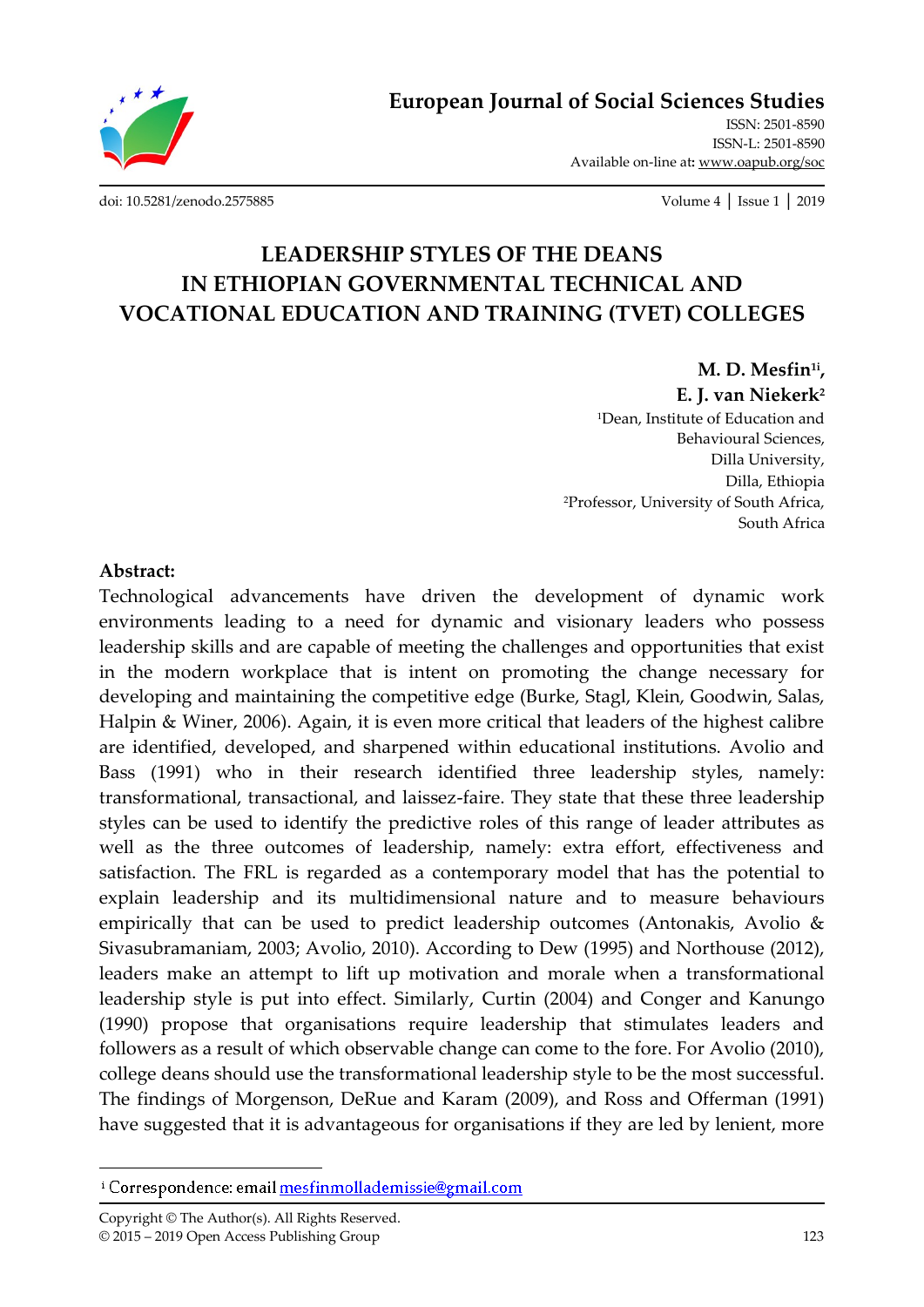nurturing leaders. In his work, Nahavandi (2003) has tried to describe the characteristics of transformational leaders as follows: they work hard to promote selfreliance and optimism about goals and followers' ability, provide a vivid vision, initiate innovation through empowerment and rewards for followers, inspire high expectations by creating a conducive environment and, finally, form and strengthen personal relationships with followers. For Nahavandi (2003), these five characteristics of a transformational leader are of vital importance and the absence of one of these characteristics would make such a leader either ineffective or less effective in terms of his/her leadership. The present study assumes importance in finding out to what extent do the leadership styles adopted by deans have an effect on the government TVET Colleges' perceived effectiveness as evaluated by deans, teachers, and students.

**Keywords:** leadership styles, idealized influence, inspirational motivation and management by exception

# **1. Introduction**

Technological advancements have driven the development of dynamic work environments leading to a need for dynamic and visionary leaders who possess leadership skills and are capable of meeting the challenges and opportunities that exist in the modern workplace that is intent on promoting the change necessary for developing and maintaining the competitive edge (Burke, Stagl, Klein, Goodwin, Salas, Halpin & Winer, 2006). Again, it is even more critical that leaders of the highest calibre are identified, developed, and sharpened within educational institutions. Avolio and Bass (1991) who in their research identified three leadership styles, namely: transformational, transactional, and laissez-faire. They state that these three leadership styles can be used to identify the predictive roles of this range of leader attributes as well as the three outcomes of leadership, namely: extra effort, effectiveness and satisfaction. The FRL is regarded as a contemporary model that has the potential to explain leadership and its multidimensional nature and to measure behaviours empirically that can be used to predict leadership outcomes (Antonakis, Avolio & Sivasubramaniam, 2003; Avolio, 2010). According to Dew (1995) and Northouse (2012), leaders make an attempt to lift up motivation and morale when a transformational leadership style is put into effect. Similarly, Curtin (2004) and Conger and Kanungo (1990) propose that organisations require leadership that stimulates leaders and followers as a result of which observable change can come to the fore. For Avolio (2010), college deans should use the transformational leadership style to be the most successful. The findings of Morgenson, DeRue and Karam (2009), and Ross and Offerman (1991) have suggested that it is advantageous for organisations if they are led by lenient, more nurturing leaders. In his work, Nahavandi (2003) has tried to describe the characteristics of transformational leaders as follows: they work hard to promote selfreliance and optimism about goals and followers' ability, provide a vivid vision, initiate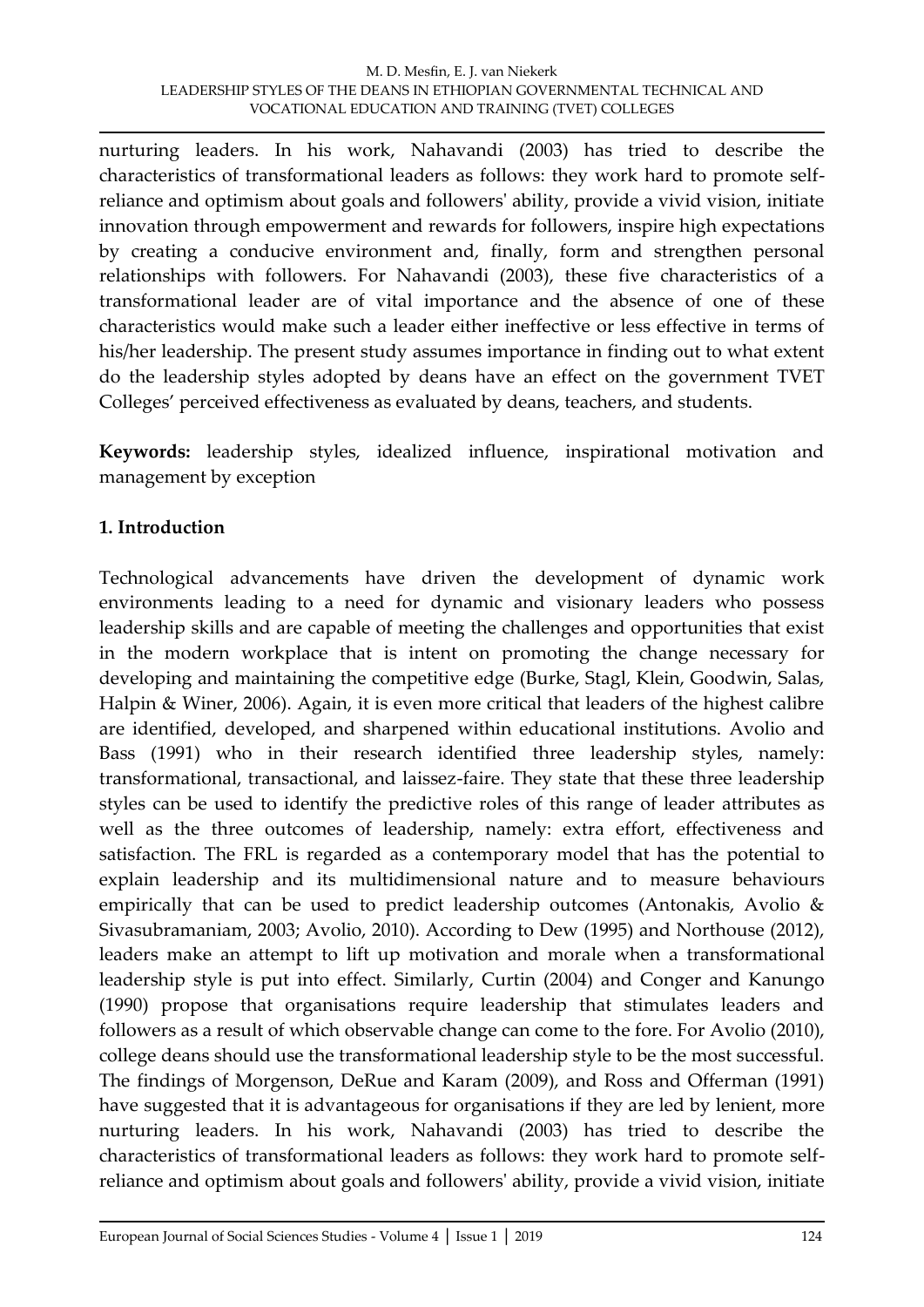innovation through empowerment and rewards for followers, inspire high expectations by creating a conducive environment and, finally, form and strengthen personal relationships with followers. For Nahavandi (2003), these five characteristics of a transformational leader are of vital importance and the absence of one of these characteristics would make such a leader either ineffective or less effective in terms of his/her leadership.

# **2. FRLM: A Conceptual Framework**

The full range leadership model (FRLM) provides a useful model concerning the formation of a conceptual framework for examining the effectiveness of the dean's leadership style in relation to employee's effectiveness. In addition, the model includes indicators of transformational, transactional and *laissez-faire* leadership factors. This theory of leadership styles ranges from a style that is highly transformational at one end and highly avoidant at the other, namely the *laissez-faire* leadership style (Bass & Avolio, 1997). Bass and Avolio (2004) remark that the basic feature of FRL is that every leader is believed to exercise each leadership style to some extent. They further state that the most effective FRL is achieved through the practice of both transformational and transactional leadership styles. Moreover, they add that the most dominant leadership style in FRL is the transformational one, while the least is the *laissez- faire* leadership style. Their statement indicates that the practice of each leadership style to some extent by every leader shows that all leaders have something that they commonly share in the practice of their leadership. Bass and Avolio (1995) further refined the components of the FRLM to include '*idealise attribute, idealise behaviour, inspirational motivation, intellectual stimulation, individualised consideration, contingent rewards, management-byexception active, management-by-exception passive, and the laissez-faire style*.' The first five components are transformational factors: IA - idealised attributes, IB - idealised behaviours, IM - inspirational motivation, IS - intellectual stimulation, and IC individual consideration; the next two are transactional components: CR - contingent reward, MBE(A) - management-by-exception active, and the last two passive avoidant factors of the schema are: MBE(P) - management-by-exception passive and LF - *laissezfaire* style.

# **3. Statement of the Problem**

The Industrial Development Strategy of 2003 has shown that considerable human resource deficits in Ethiopia are the major reason for the low rate of industrial development. Therefore, it called for efforts towards quality improvement of the workforce, to reverse the marginalization of the industrial professions in the TVET system, and to build a culture of entrepreneurship and self-employment (MOFED, 2010). In 2009, the Southern Nations, Nationalities People's Region (SNNPR) Centre of Competence (COC) conducted standard exams for those who graduated from TVETs.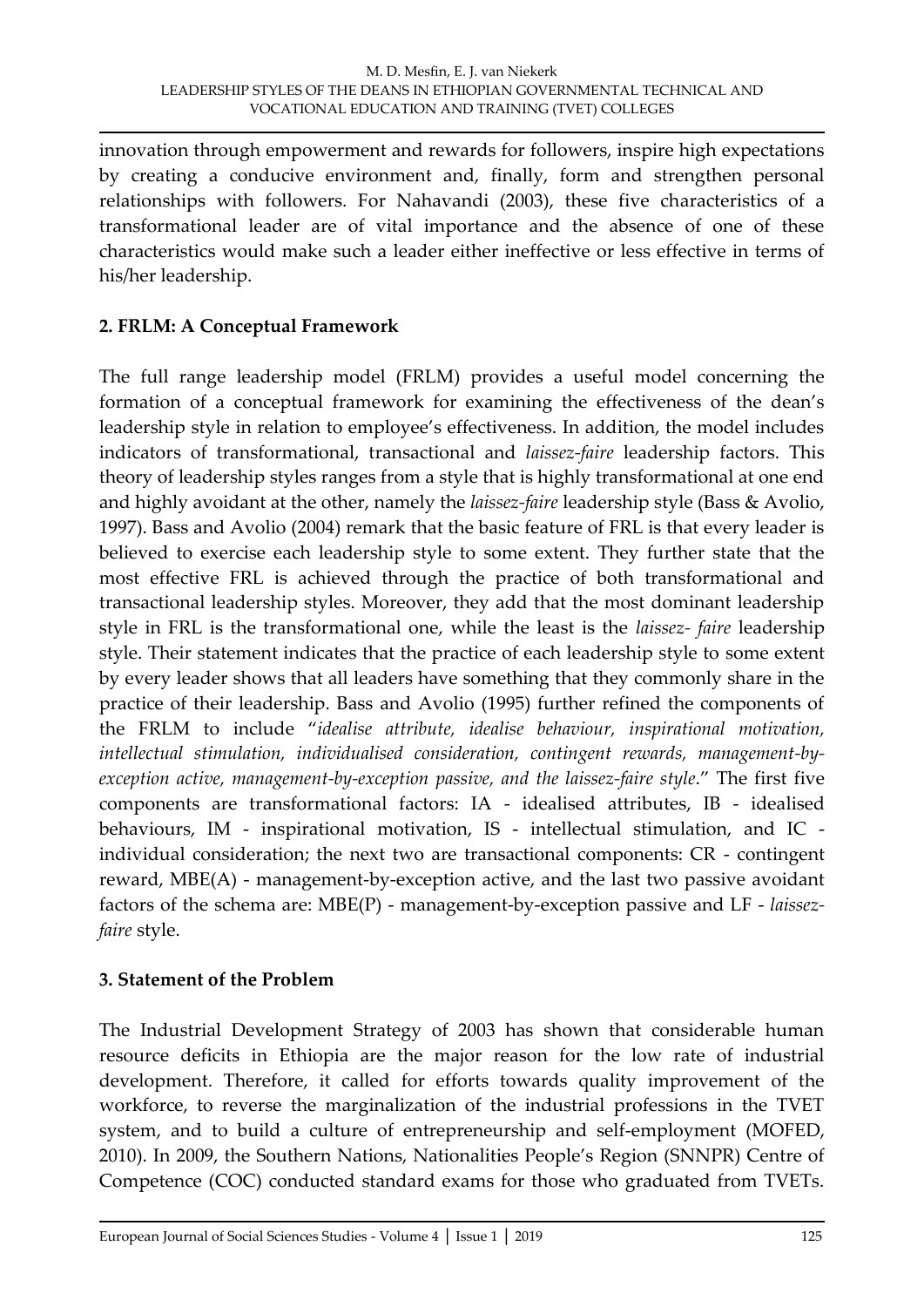The results were disappointing, as only 12.2% of the TVET graduates and 34.9% of the TVET instructors passed the examinations (SNNPR TVET, 2010,). Hence, to solve this chronic problem, high calibre deans should be appointed. In line with this idea, in the year 2003, the World Bank designed a training project to produce and assign skilled leaders in higher education in Ethiopia (World Bank, 2003). Although it failed, it was also the plan of the Ethiopian government that the percentage of TVET leaders trained in leadership would reach 100% in the year 2014 (MOFED, 2010). The TVET sector has particular significance for the reduction of poverty and for the promotion of gender equity because it stresses certain dimensions such as opportunities, skills, human resources development and empowerment. However, in Ethiopia, the Ministry of Finance and Economic Development (MOFED) has introduced an emphasis on developing TVET skills only since the turn of the 21<sup>st</sup> century. As a result, the MOE has required TVET practitioners not only to link up their knowledge and skills with the past in order to understand the present situation, but also to prompt them to look beyond the present to cope with this dynamic world (MOFED, 2006). Hence, it is important to find out which leadership styles the deans apply and whether these styles benefit the organisation or not. Under these circumstances, the present study assumes importance in finding out to what extent do the leadership styles adopted by deans have an effect on the government TVET Colleges' perceived effectiveness as evaluated by deans, teachers, and students.

# **3.1 Objectives of the Study**

The general objective of the study is to probe the leadership styles of the Deans in Ethiopian SNNR Government TVET Colleges**.**

The specific objectives of the study are as follows:

- 1) To probe the *transformational leadership style sub-dimension of 'idealised influence & attributed';*
- 2) To probe the *transformational leadership style sub-dimension of 'idealised influence & behaviour';*
- 3) To probe the *transformational leadership style sub-dimension of 'inspirational motivation';*
- 4) To probe the *transformational leadership style sub-dimension of 'intellectual stimulation';*
- 5) To probe the *transformational leadership style sub-dimension of 'individualised consideration';*
- 6) To probe the *transactional leadership style sub-dimension of 'manage by exception & active';*
- 7) To probe the *transactional leadership style sub-dimension of 'manage by exception & passive';*
- 8) To probe the *laissez-faire leadership style.*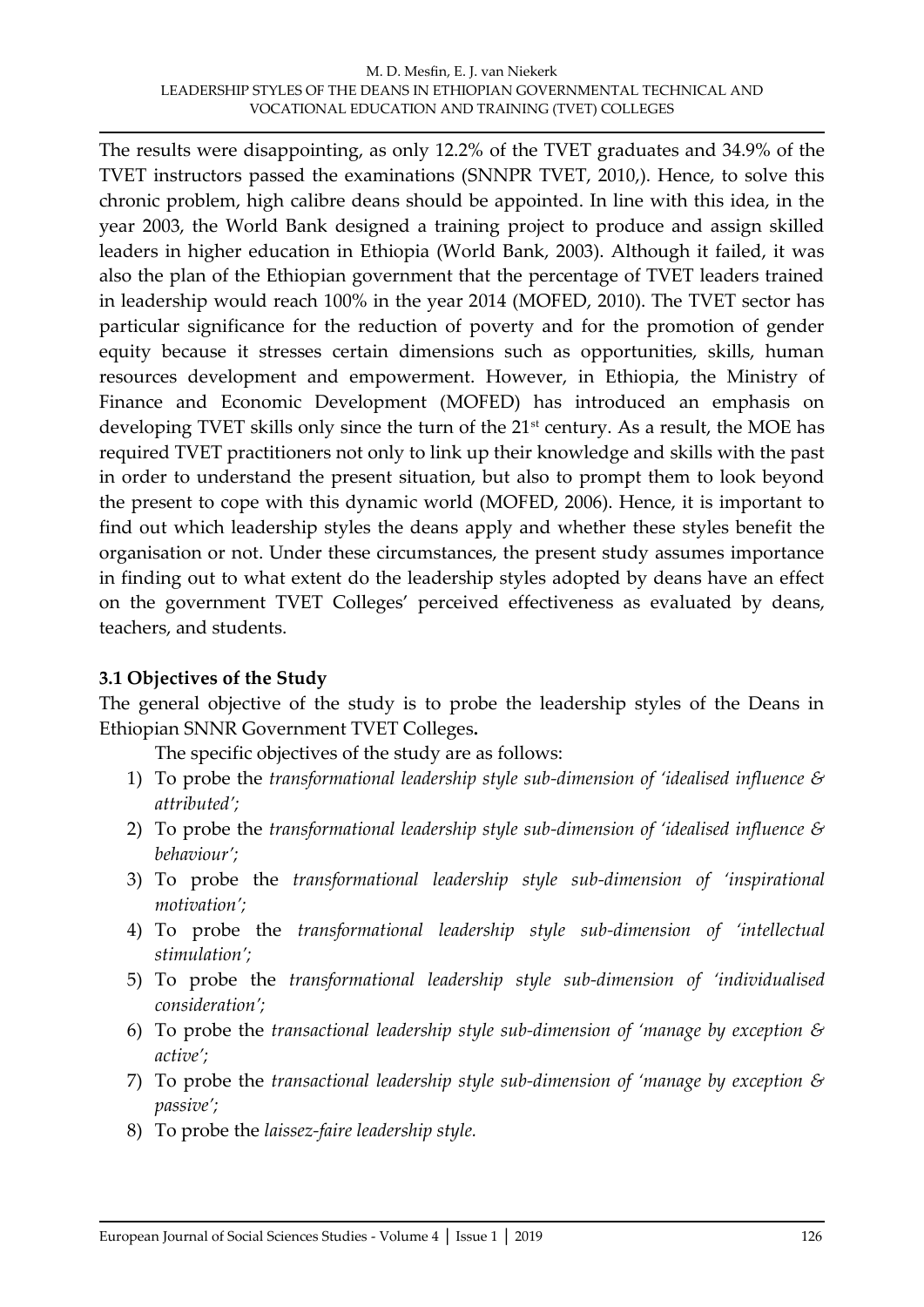#### **3.2 Significance of the Study**

The findings of the study could be useful for determining how leadership style affects the success of the TVET colleges. Moreover, it could determine whether or not transformational, transactional, and *laissez-faire* leadership or an amalgamation of these three leadership styles has a positive impact on TVET staff satisfaction and thus the lessons learned from the study could provide insight for educational leaders, policy makers and other researchers in Ethiopia on the theme of the research. Moreover, the outcomes of the research might give the deans a chance to look for better leadership styles to employ besides extending the body of knowledge regarding leadership in TVET colleges with special reference to Ethiopia.

# **3.3 Assumptions of the Study**

According to Simon (2011), assumptions are events that are out of one's control but presumed to be true. The assumptions for this study were influenced by the environment, time available and human behaviour. This study was based on the following assumptions:

- 1. The respondents would answer the questions forwarded by the researcher voluntarily and freely, and with a fair degree of accuracy.
- 2. The existing political conditions in Ethiopia could affect the FRL of the TVET college deans adversely.
- 3. Human behaviour, together with the ways respondents construct and make sense of their lives would differ according to their environments.
- 4. The participants would understand the content of the questionnaires.
- 5. Only deans, teachers, student councils, and the TVET Bureau Head would participate in the survey.

# **3.4 Delimitations of the Study**

The inclusion of more TVET colleges in this study for more effective evaluation of TVET deans' leadership styles in Ethiopia is not possible because of both the inadequate financial resources and time. Consequently, only ten colleges were selected from one region. An additional drawback is the shortage of literature related to Ethiopian leadership styles. Most of the accessible literary works are from western countries which are difficult to use in the Ethiopian context. While this pointed to a research gap in the literature, it also justified the importance of this research. Furthermore, the qualitative interviews were translated from Amharic to English which could affect the retention of the respondent's exact response. Consequently, to check the accuracy of the translation, the researcher has referred it to translators proficient in both Amharic and the English language. Other persons duly checked the translation of the manuscript.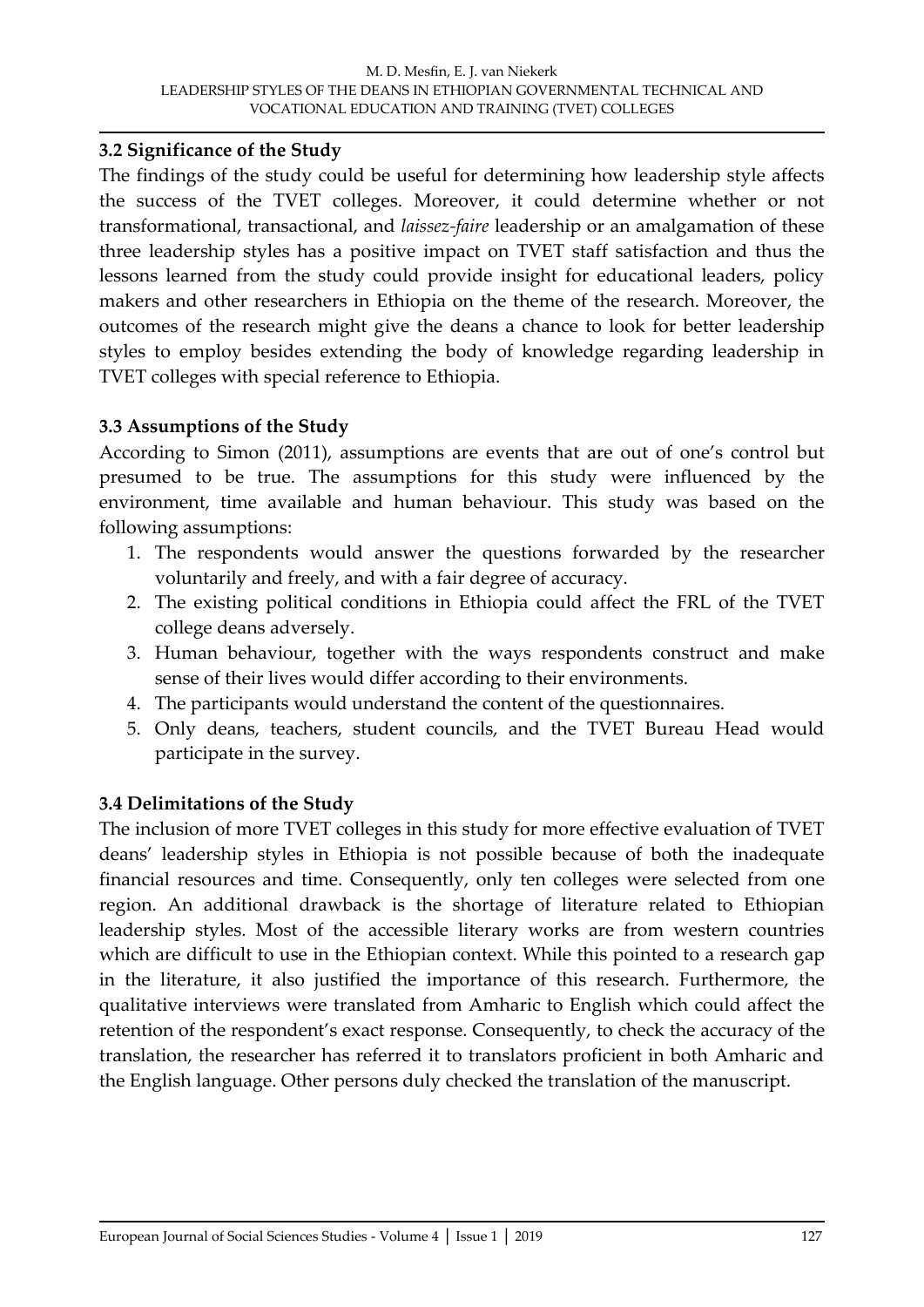#### **4. Research Design and Methodology**

Cohen and Manion (2001) state that in research it is important to choose the appropriate paradigms and methods of inquiry that would provide quality data. Hence, the researchers of the study adopted the multi-pronged approach in order to investigate and analyse the leadership styles that affect outputs in TVET colleges. Multi-pronged approach is commonly referred to as mixed methods research since it combines both quantitative and qualitative research methods (Punch, 1998). The central premise in adopting this method is that quantitative and qualitative approaches used together would provide better results in problem investigation.

The researchers used the Multifactor Leadership Questionnaire (MLQ 5X-Short Form) to measure the Full Range Leadership (FRL) from a sample of ten TVET government colleges in Ethiopia in the Southern Nations, Nationalities, People's Region (SNNPR). The MLQ has proven validity and reliability to be a good measuring instrument of leadership. It has also become highly accepted among many researchers of the world (Bass, 1997). It now has an Amharic language version (translated for this study) which has made it appropriate to be used in Ethiopia. The MLQ (5X-Short Form) incorporates three leadership styles, namely transformational, transactional and *laissezfaire*. It uses a five-point scale with 45 close-ended questions. The questionnaire has three parts: Part A gathered data on the demographics of participants, part B established the deans' leadership styles and their outcomes, and part C used openended questions. The survey study was preceded by a pilot study in the making of the research.

# **4.1 Sample Composition**

Twenty-two (22) government colleges fall within the SNNPR of Ethiopia and provide different types of training commensurate with the level of recognition gained from the TVET Bureau. Six of the colleges provide level I-V recognised training qualifications, which give these colleges the status of poly-technical institutions (Level IV is equivalent to an advanced diploma). The second category of TVET institutions provides a recognised level I-IV training (equivalent to a diploma qualification), are referred to as colleges. There are nine of these TVET institutions in this region. The third category provides recognised level I-II training and there are seven institutions in total that are classified as institutes.

The researchers planned to collect information from deans, teachers and students of these educational establishments; therefore, the deans, teachers and students represent the target population of the study. In total, 66 deans, 1008 teachers and 23,646 students are affiliated with the TVET educational establishments (SNNPR TVET Bureau, 2013) and selected respondents in the sampling came from this target population. Deans, teachers and students were selected to participate in the study because of the nature of the research: deans were selected because the research aimed to evaluate their leadership styles, the teaching staff were selected because of their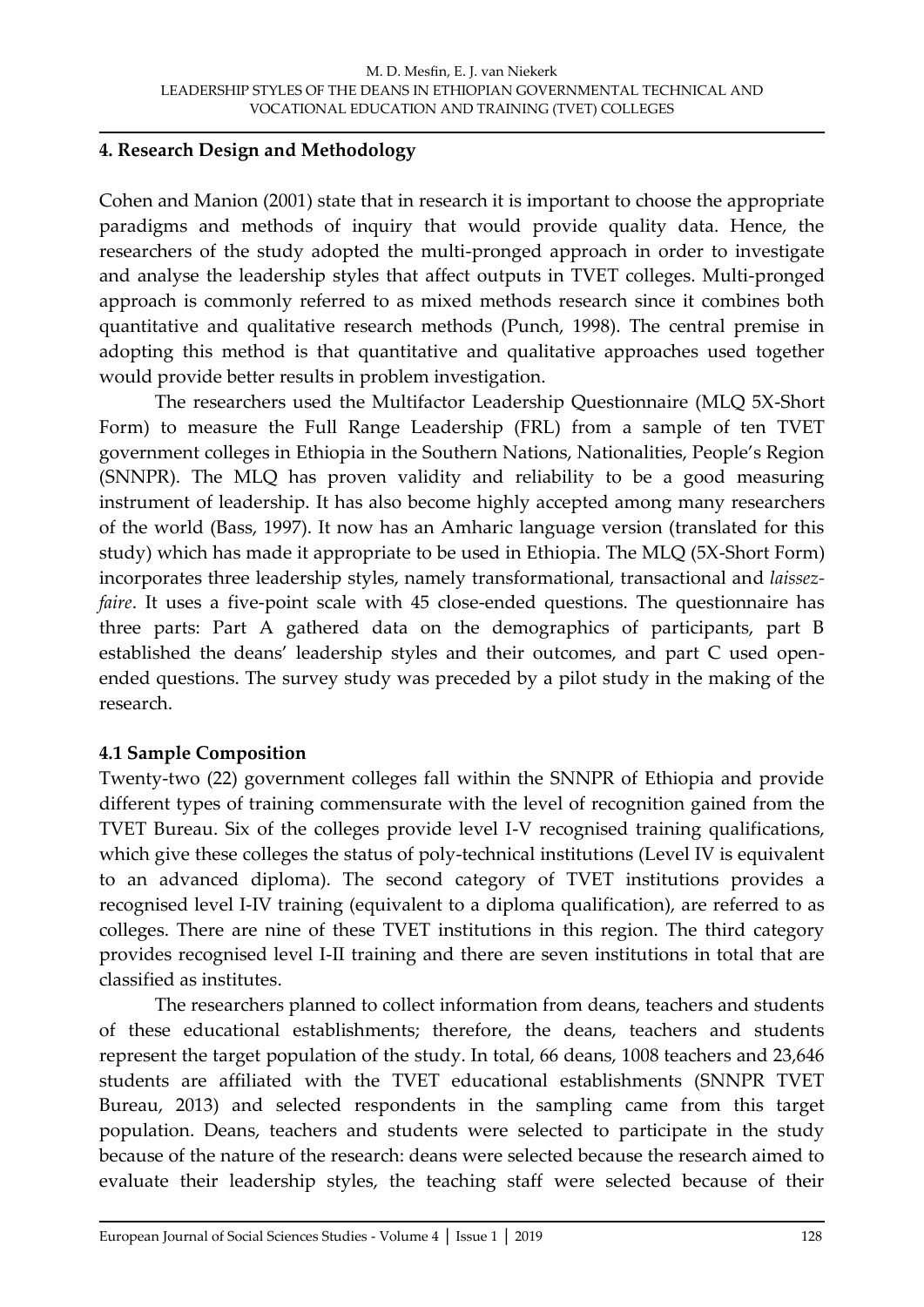perceptions of their dean's leadership styles and how effectively their dean led his/her faculty. Lastly, students, represented in the student council, were selected because they engaged with and interacted with their particular deans and perceived their leadership styles at a completely different level to that of the teaching staff. The student councils interacted with the dean in their capacity in certain decision-making processes of the colleges.

# **4.2 Sampling Techniques Availed and Sampling Finalized**

An initial estimate of the magnitude of the appropriate sample size was obtained from a table of the appropriate sample size for various à priori alpha values and acceptable margins of error for the categorical data developed by Bartlett, Kotrlik and Higgens (2001). The magnitude of an appropriate sample for studies with a population size exceeding 10,000 is suggested to be 370 (assuming categorical data are collected; with an à priori alpha level of 0.05 and the margin of error is 0.05).

A number of issues were taken into consideration when selecting the 370 respondents from the subsets of deans, lecturers and students. Firstly, ten of the twentytwo educational establishments were randomly selected and the 370 respondents were then selected from these institutions to keep the study within manageable proportions and the financial restrictions. The fact that ten centres representing polytechnics, colleges and institutes had been selected implied that 30 deans (three per college); 70 (seven per institution) student representatives and 327 lecturers (the total for the 10 educational establishments) were available for selection. To ensure uniformity across educational establishments, it was secondly decided to select the prime dean of each educational establishment, thus setting the number of deans for sample inclusion to 10.

Thirdly, it was decided to select only student council members for the sample since it was argued that this particular subgroup of students was more exposed to a different level of interaction with deans than ordinary students, namely, on the level of policy decision-making, and this would most probably differ from the interaction of ordinary students with their prime dean. This resulted in 70 student council members being available for selection. All 70 were included in the survey sample. Lastly, 290 lecturers were selected from the available lecturer subset of 327 (a ratio of 0.9). On average 91% of the lecturers of each educational establishment (10) were included in the survey sample.

Therefore, ten prime deans, 290 teachers and 70 student council members were surveyed in the study. As the above discussion indicates, sampling was purposive for the deans and students; while the teachers were selected using simple random sampling within each educational establishment. Concerning purposive sampling, the sampling is done with a purpose in mind (Kemmis, 1992; Buck, Cook, Quigley, Eastwood & Lucas, 2009). In this instance, the primary dean was selected per establishment because of his/ her particular position and student council members were selected because of their unique interactions with the primary dean. Simple random sampling on the other hand, used to select the teachers, is a probability sampling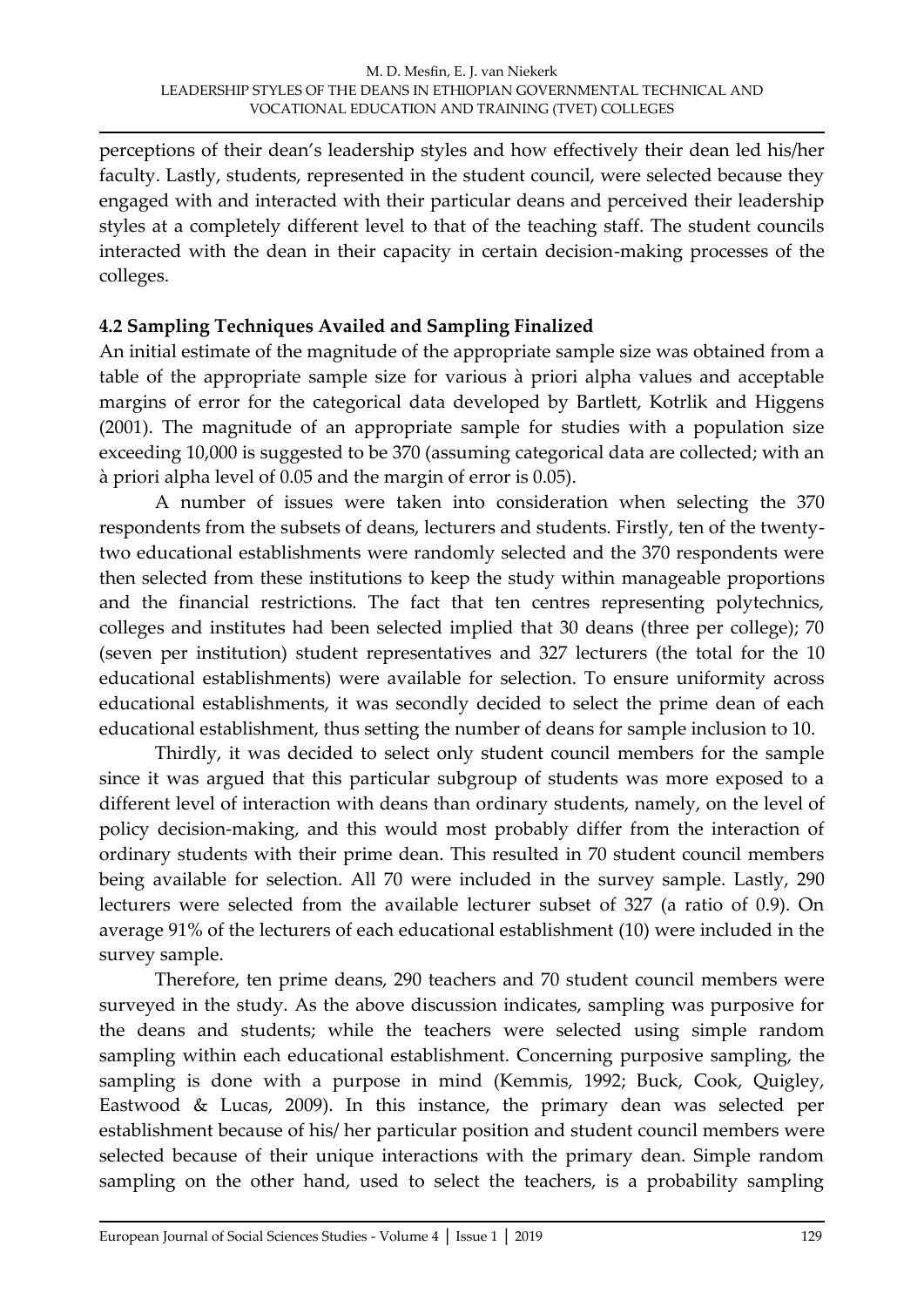procedure, which gives every element in the population an equal chance of being selected (Scheaffer, Mendenhall & Ott, 2006).

# **4.3 Collection of Data**

The researchers identified the MLQ (5X-Short-Form) developed and refined by Bass and Avolio (1995) to collect the required information for the study in hand.

# **4.4 MLQ (5X-Short Form) survey questionnaire and administration**

The Multifactor Leadership Questionnaire MLQ (5X-Short Form) which was used in this study was developed and refined by Bass and Avolio (1995). The MLQ (5X-Short Form) evaluates transformational, transactional and passive/avoidant/*laissez faire* leadership styles. It is a 360 degree tool that helps to gather information from different angles, and as indicated above, the tool has a self-report version as well as a version for other raters. Raters of a leader (and therefore leadership styles) can be selected from a higher level in the organisation, the same level, or employees that report directly to the leader being assessed (Bass & Riggio, 2006). In this study, both the leader and rater versions of the questionnaire were administered.

The MLQ (5X-Short Form), contains 45 descriptive items. These items are utilised to measure, as mentioned above, nine leadership components (Bass & Avolio: 2000). These components include idealised attributes, idealised behaviours, inspirational motivation, intellectual stimulation, individualised consideration, contingent reward, management-by-exception (active), management-by-exception (passive) and *laissezfaire*. The components of intellectual stimulation, individualised influence (behaviour), inspirational motivation, individualised influence (attributed) and individualised consideration evaluate transformational leadership traits and the three other components (contingent reward, management-by-exception active, and managementby-exception passive) evaluate transactional leadership traits, while the remaining one component evaluates *laissez-faire* leadership traits.

Moreover, nine questionnaire statements (items) measure the perceived effect (outcomes of leadership) of the specific leadership style on employees or stakeholders. The nine questions queried three aspects of leadership effect, namely satisfaction, motivation regarding extra effort and effectiveness of the leaders. Extra effort focuses on the effect of leaders' efforts to motivate their staff to deliver an extraordinary achievement. Effectiveness refers to the leaders' successful achievements and realisation of staff needs. Satisfaction refers to a leader's ability to generate satisfaction in their followers (Bass & Avolio 1997; Bass & Avolio, 2005).

Therefore, each component is evaluated by a subset of four questionnaire statements (transformational, transactional and *laissez-faire)* and the outcomes of leadership are evaluated by a subset of three questionnaire statements (extra effort), four questionnaire statements (effectiveness) and two questionnaire statements (satisfaction), which respondents rate on a five point Likert rating scale  $(0 = "never"; 1 =$ "once in a while";  $2 =$  "sometimes";  $3 =$  "fairly often";  $4 =$  "frequently, if not always").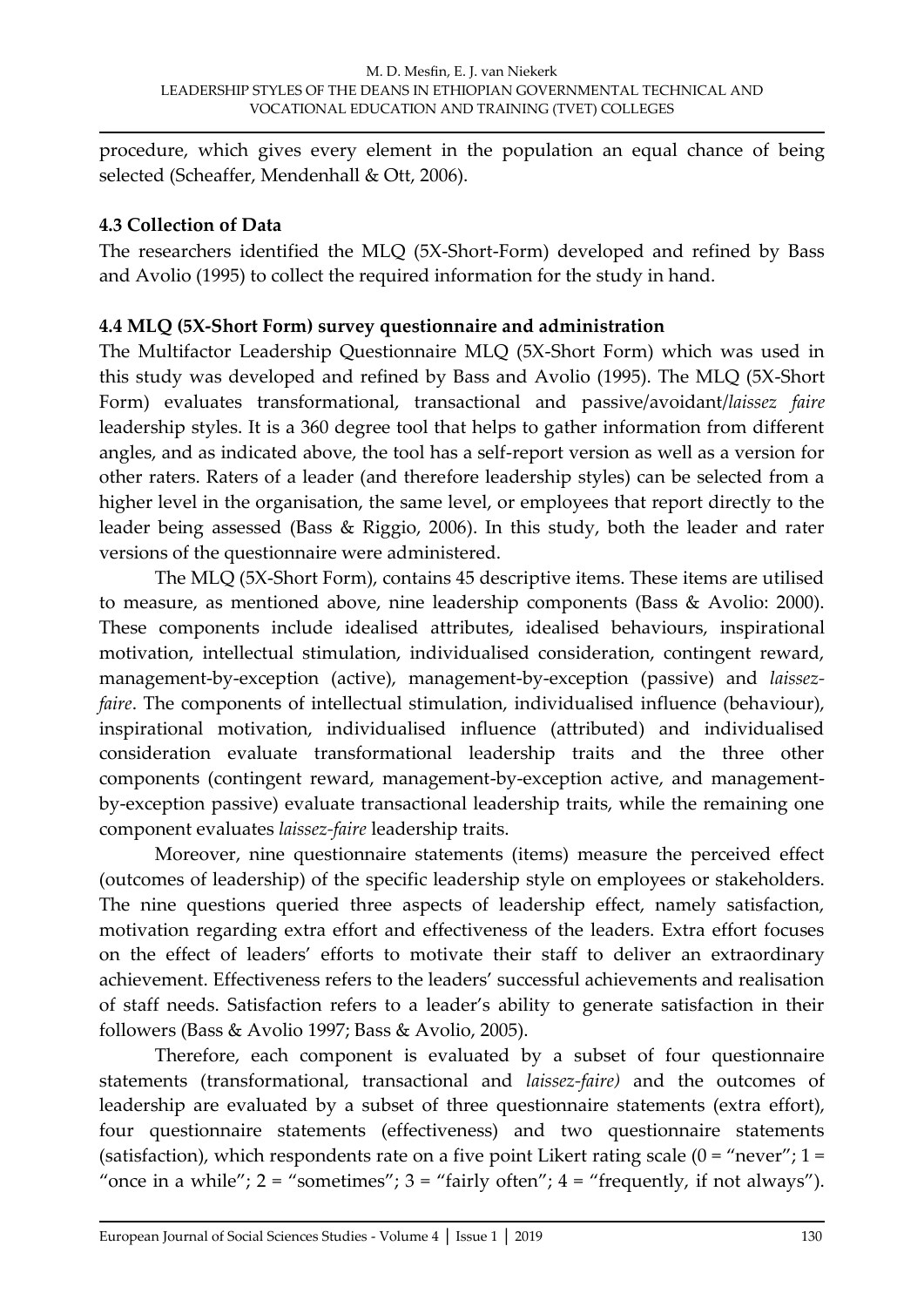An example of a question on contingency rewards in the self-rating version of the MLQ (5X-Short) for example states:

*'Questionnaire Procurement and Amharic Translation The latest self-rating and rating versions of the MLQ (5X-Short Form) questionnaire was purchased on the Internet from 'Mind Garden Incorporated'. The MLQ (5X-Short Form) has been tested for reliability,*  and this version contains the most effective set of questions for assessing the nine *components of leadership.'* (Bass & Avolio 2005).

The MLQ (5X-Short Form) was administered to the sampled deans, teachers and students. Deans were requested to complete the self-rater version of the questionnaire; while students and teachers completed the rater version. The students and teachers were requested to rate their particular prime college dean. In this way, specific leadership styles were determined, and perceived leadership style effects on stakeholders were assessed. To validate that the Amharic translated questionnaire corresponded with the original English version, translation to Amharic was undertaken by two Ethiopian academics fluent in English. The Amharic version was then translated back to English by two independent Ethiopian-English speaking academics (unknown to the Amharic translators) to ensure that the back-translated English version agreed completely with the original English version.

Once the translation process has been completed, the Amharic version was pilot tested at the Hawassa Polytechnic College to ensure that the questions were suitable for the Ethiopian educational environment and culture.

That the concepts of the 'leadership styles of deans' and 'the performance of deans' (synonymous to the outcome of leadership style) be defined in terms of variables that are quantitatively measurable. In this respect, the concept of 'leadership-outcome' is defined as the measurement of performance as assessed under a specific leadership style of a dean. Measurable aspects of performance in this instance are defined as respondents' perceptions regarding teachers' *willingness to put in extra effort* under a specific dean's leadership style; *work satisfaction* experienced under a specific leadership style; and, deans' perceived *effectiveness*. Likewise, the concept of a 'leadership style exhibited by deans' is defined by three quantitative variables that assess the extent to which specific deans are perceived to exhibit *transformational, transactional* and *laissezfaire* leadership in dealings with staff. That respondents' perceptions of the *extent of the presence* of these three leadership styles in deans' interaction with staff, serve as measure of the status of leadership styles under TVET college deans in Ethiopia (sub-research question one),

That respondents' perceptions, expressed on a scale of the *frequency-of-occurrence* of performance indicators, serve as measure of the status of TVET *deans effectiveness* and *teachers' performance* - as experienced under deans' specific leadership styles. Performance measures are important to this study in determining relationships between leadership style and performance investigated in sub-research questions three to five.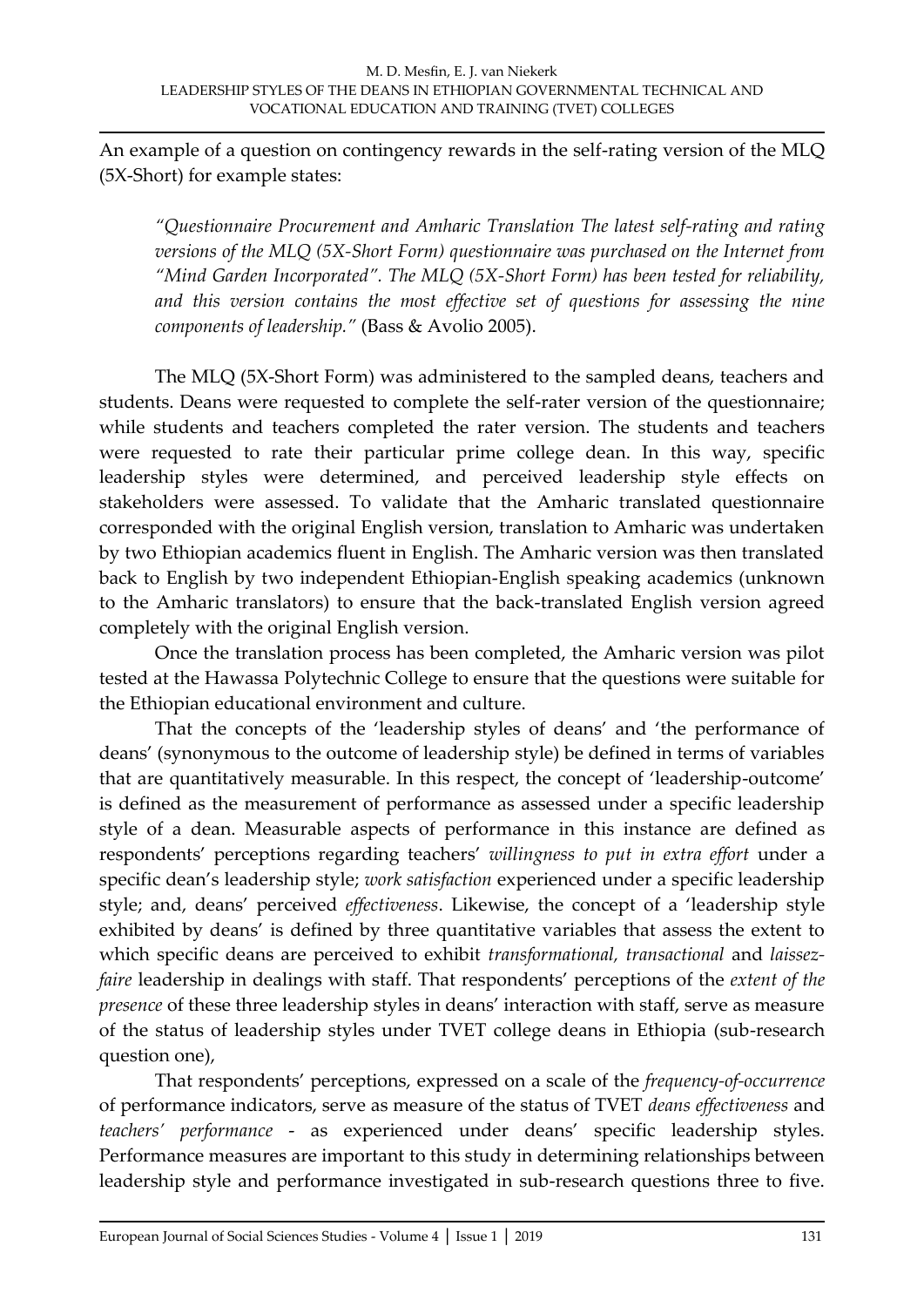Furthermore, research assumes that the so-defined measurable *leadership-style* variables represent the independent variables in the research, and the so-defined measurable *performance* variables represent the dependent variables in this study.

#### **5. Analyses and Interpretations of Data**

The results of the leadership style response-data is presented as detailed below:

# **5.1 Composite frequency tables of the nine sub-dimensions of the three leadership style constructs of deans**

Participant responses (deans, teachers and students) to the nine subsets of questions in the MLQ (5X short) questionnaire that query the nine sub-dimensions of the three leadership styles are presented in Tables 1 to 9 below. An overview of how the respondents perceived the leadership styles of their deans (including the deans themselves) can be derived from the 'totals row' in each composite frequency table. These rows reflect participants' response patterns to the subsets of questions that probe each sub-dimension of the three leadership styles (respectively five, three and one components of the *transformational, transactional and laissez-faire leadership* styles (Bass & Riggio, 2006).

| <b>Questionnaire items</b> | Frequency of occurrence rating levels |        |       |        |        |              |  |
|----------------------------|---------------------------------------|--------|-------|--------|--------|--------------|--|
| Frequency                  | <b>Never</b>                          | Very   | Some- | Fairly | Always | Row<br>total |  |
| Row percent                |                                       | seldom | times | often  |        |              |  |
| Instil                     | 50                                    | 40     | 65    | 79     | 60     | 294          |  |
| pride                      | 17.01                                 | 13.61  | 22.11 | 26.87  | 20.41  |              |  |
| Go beyond self             | 24                                    | 22     | 42    | 129    | 77     | 294          |  |
| interest                   | 8.16                                  | 7.48   | 14.29 | 43.88  | 26.19  |              |  |
| Build                      | 40                                    | 30     | 46    | 112    | 66     | 294          |  |
| respect                    | 13.61                                 | 10.20  | 15.65 | 38.10  | 22.45  |              |  |
| Display power              | 44                                    | 19     | 56    | 105    | 70     | 294          |  |
| and confidence             | 14.97                                 | 6.46   | 19.05 | 35.71  | 23.81  |              |  |
| Totals                     | 158                                   | 111    | 209   | 425    | 273    | 1176         |  |

**Table 1:** Composite one-way frequency tables for the four questionnaire items that probe the *transformational leadership style sub-dimension of: idealised influence, attributed*

The probability of the Chi-square statistic assuming the value of 39.50 under the null hypothesis that response patterns for the subset of questionnaire questions do not differ is < 0.0001\*\*\*. This implies response patterns to some question statements differ from that of others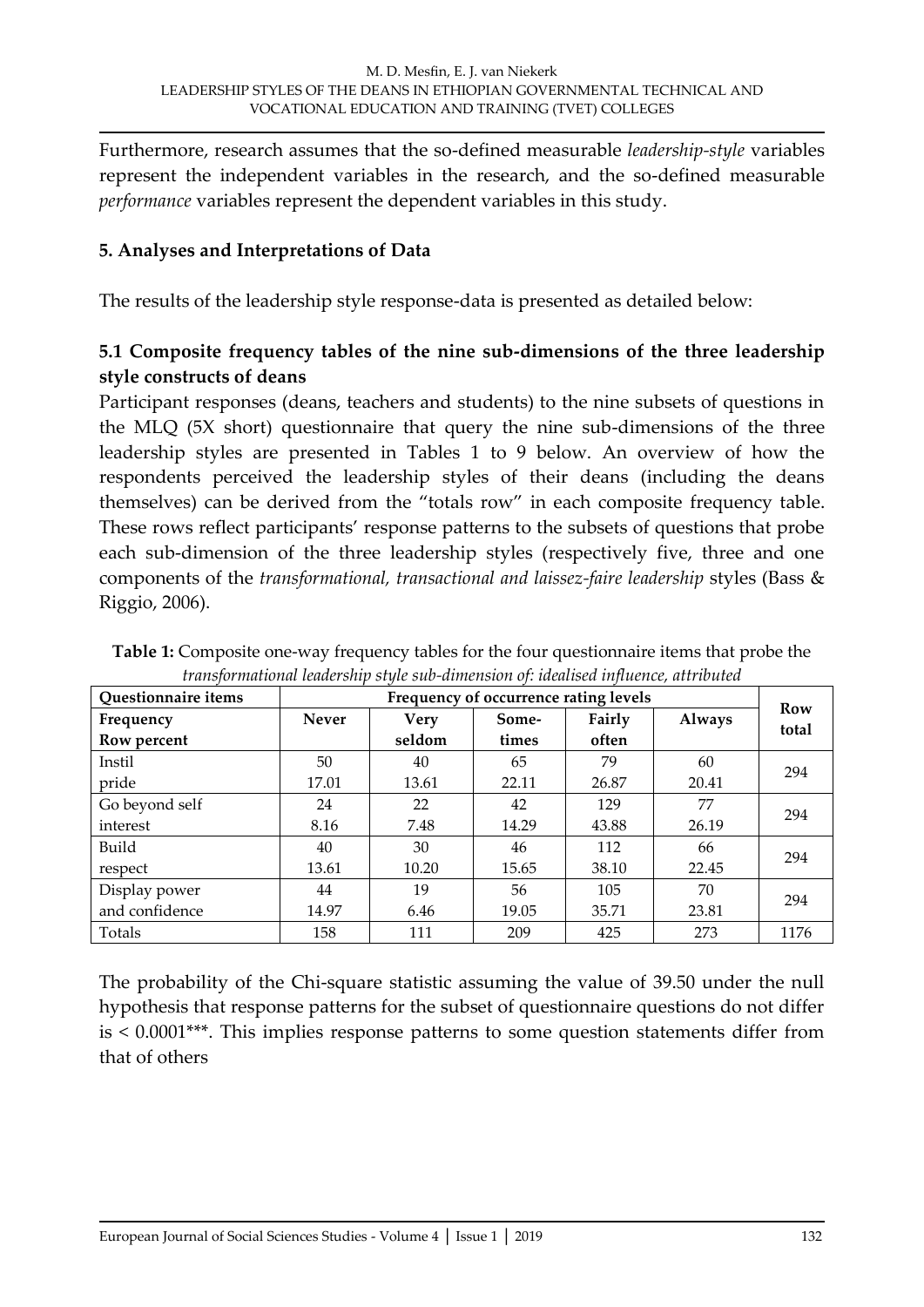| <b>Table 2:</b> Composite one-way frequency tables for the four questionnaire items that     |  |
|----------------------------------------------------------------------------------------------|--|
| probe the transformational leadership style sub-dimension of: idealised influence, behaviour |  |
| (students, teachers and deans, $N=294$ )                                                     |  |

| <b>Questionnaire items</b>                 | Frequency of occurrence-rating |        |       |        |               |       |  |
|--------------------------------------------|--------------------------------|--------|-------|--------|---------------|-------|--|
| Frequency                                  | <b>Never</b>                   | Very   | Some- | Fairly |               | Total |  |
| Row percentage                             |                                | seldom | times | often  | <b>Always</b> |       |  |
| Talk about values and beliefs              | 62                             | 33     | 71    | 86     | 42            |       |  |
|                                            | 21.09                          | 11.22  | 24.15 | 29.25  | 14.29         | 294   |  |
| Importance of having strong beliefs/values | 7                              | 20     | 39    | 143    | 85            |       |  |
|                                            | 2.38                           | 6.80   | 13.27 | 48.64  | 28.91         | 294   |  |
| Consider moral/ethical consequences        | 19                             | 26     | 62    | 111    | 76            | 294   |  |
|                                            | 6.46                           | 8.84   | 21.09 | 37.76  | 25.85         |       |  |
| Importance of collective sense of mission  | 10                             | 11     | 39    | 143    | 91            |       |  |
|                                            | 3.40                           | 3.74   | 13.27 | 48.64  | 30.95         | 294   |  |
| Total                                      | 98                             | 90     | 211   | 483    | 294           | 1176  |  |

The probability of the Chi-square statistic assuming the value of 144.96 under the null hypothesis that response patterns for the subset of questionnaire questions do not differ is<0.0001\*\*\*. This implies response patterns to some question statements differ from that of others.

**Table 3:** Composite one-way frequency tables for the four questionnaire items that probe *the transformational leadership style sub-dimension of: inspirational motivation* (students, teachers and deans, N=294)

| Questionnaire items                  | Frequency of occurrence-rating |                |                |                 |               |       |  |  |
|--------------------------------------|--------------------------------|----------------|----------------|-----------------|---------------|-------|--|--|
| Frequency<br><b>Row Percentage</b>   | <b>Never</b>                   | Very<br>seldom | Some-<br>times | Fairly<br>often | <b>Always</b> | Total |  |  |
| Optimistic about future              | 14                             | 19             | 48             | 120             | 93            | 294   |  |  |
|                                      | 4.76                           | 6.46           | 16.33          | 40.82           | 31.63         |       |  |  |
| Enthusiastic about goals/ objectives | 16                             | 20             | 46             | 136             | 76            | 294   |  |  |
|                                      | 5.44                           | 6.80           | 15.65          | 46.26           | 25.85         |       |  |  |
| Vision of future                     | 12                             | 19             | 35             | 136             | 92            | 294   |  |  |
|                                      | 4.08                           | 6.46           | 11.90          | 46.26           | 31.29         |       |  |  |
| Confidence in goal achievement       | 15                             | 26             | 69             | 107             | 77            |       |  |  |
|                                      | 5.10                           | 8.84           | 23.47          | 36.39           | 26.19         | 294   |  |  |
| Total                                | 57                             | 84             | 198            | 499             | 338           | 1176  |  |  |

The probability of the Chi-square statistic assuming the value of 22.23 under the null hypothesis that the response patterns for the subset of questionnaire questions do not differ is<0.04\*. This implies response patterns to some question statements differ from that of others.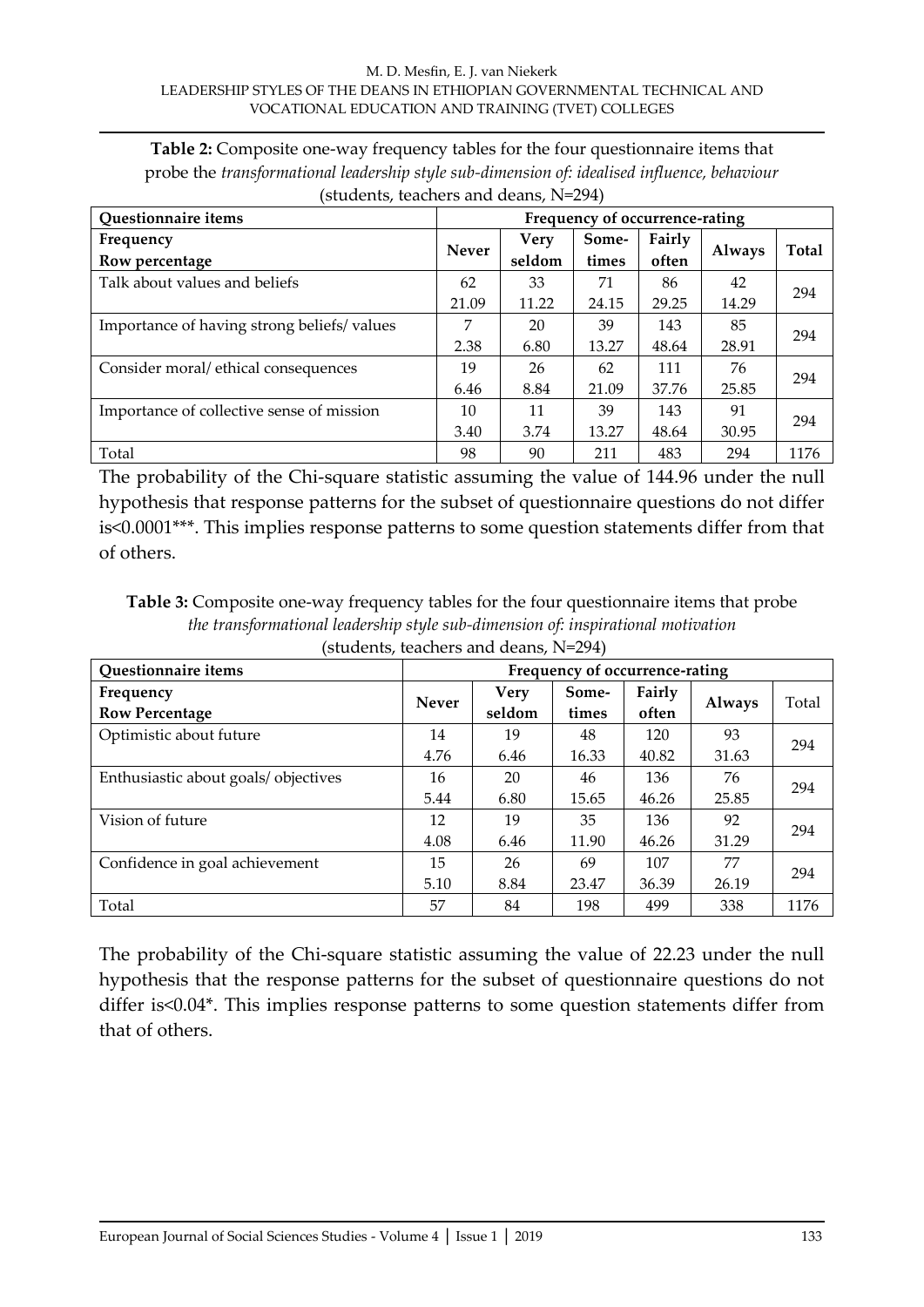#### M. D. Mesfin, E. J. van Niekerk LEADERSHIP STYLES OF THE DEANS IN ETHIOPIAN GOVERNMENTAL TECHNICAL AND VOCATIONAL EDUCATION AND TRAINING (TVET) COLLEGES

| Questionnaire items           | Frequency of occurrence-rating |             |       |        |        |              |  |
|-------------------------------|--------------------------------|-------------|-------|--------|--------|--------------|--|
| Frequency                     | <b>Never</b>                   | <b>Very</b> | Some- | Fairly |        | <b>Total</b> |  |
| <b>Row Percentage</b>         |                                | seldom      | times | often  | Always |              |  |
| Consider critical assumptions | 22                             | 21          | 66    | 108    | 77     |              |  |
| to questions, appropriate     | 7.48                           | 7.14        | 22.45 | 36.73  | 26.19  | 294          |  |
| Different perspectives        | 21                             | 25          | 60    | 113    | 75     | 294          |  |
| to problems                   | 7.14                           | 8.50        | 20.41 | 38.44  | 25.51  |              |  |
| Others consider problems      | 17                             | 30          | 62    | 104    | 81     | 294          |  |
| other angles                  | 5.78                           | 10.20       | 21.09 | 35.37  | 27.55  |              |  |
| Suggest new ways              | 30                             | 38          | 54    | 100    | 72     | 294          |  |
| for problems                  | 10.20                          | 12.93       | 18.37 | 34.01  | 24.49  |              |  |
| Total                         | 90                             | 114         | 242   | 425    | 305    | 1176         |  |

**Table 4:** Composite one-way frequency tables for the four questionnaire items that probe the *transformational leadership style sub-dimension of: intellectual stimulation*

The probability of the Chi-square statistic assuming the value of 12.28 under the null hypothesis that response patterns for the subset of questionnaire questions do not differ is = 0.43. This implies response patterns to all questions follow the same perception trend.

**Table 5:** Composite one-way frequency tables for the four questionnaire items that probe the *transformational leadership style sub-dimension of: individualised consideration*  (students, teachers and deans, N=294)

| Questionnaire items   | Frequency of occurrence-rating |        |       |        |               |       |  |  |  |
|-----------------------|--------------------------------|--------|-------|--------|---------------|-------|--|--|--|
| Frequency             | <b>Never</b>                   | Very   | Some- | Fairly |               | Total |  |  |  |
| <b>Row Percentage</b> |                                | seldom | times | often  | <b>Always</b> |       |  |  |  |
| Time on teaching/     | 30                             | 23     | 55    | 115    | 71            |       |  |  |  |
| coaching              | 10.20                          | 7.82   | 18.71 | 39.12  | 24.15         | 294   |  |  |  |
| Regard all as         | 25                             | 29     | 61    | 109    | 70            |       |  |  |  |
| individuals           | 8.50                           | 9.86   | 20.75 | 37.07  | 23.81         | 294   |  |  |  |
| Individuals have      | 21                             | 40     | 52    | 101    | 80            | 294   |  |  |  |
| different needs       | 7.14                           | 13.61  | 17.69 | 34.35  | 27.21         |       |  |  |  |
| Help others           | 26                             | 30     | 65    | 108    | 65            |       |  |  |  |
| develop               | 8.84                           | 10.20  | 22.11 | 36.73  | 22.11         | 294   |  |  |  |
| Total                 | 102                            | 122    | 233   | 433    | 286           | 1176  |  |  |  |

The probability of the Chi-square statistic assuming the value of 10.81 under the null hypothesis that the response patterns for the subset of questionnaire questions do not differ is 0.55. This implies response patterns to all questions follow the same perception trend.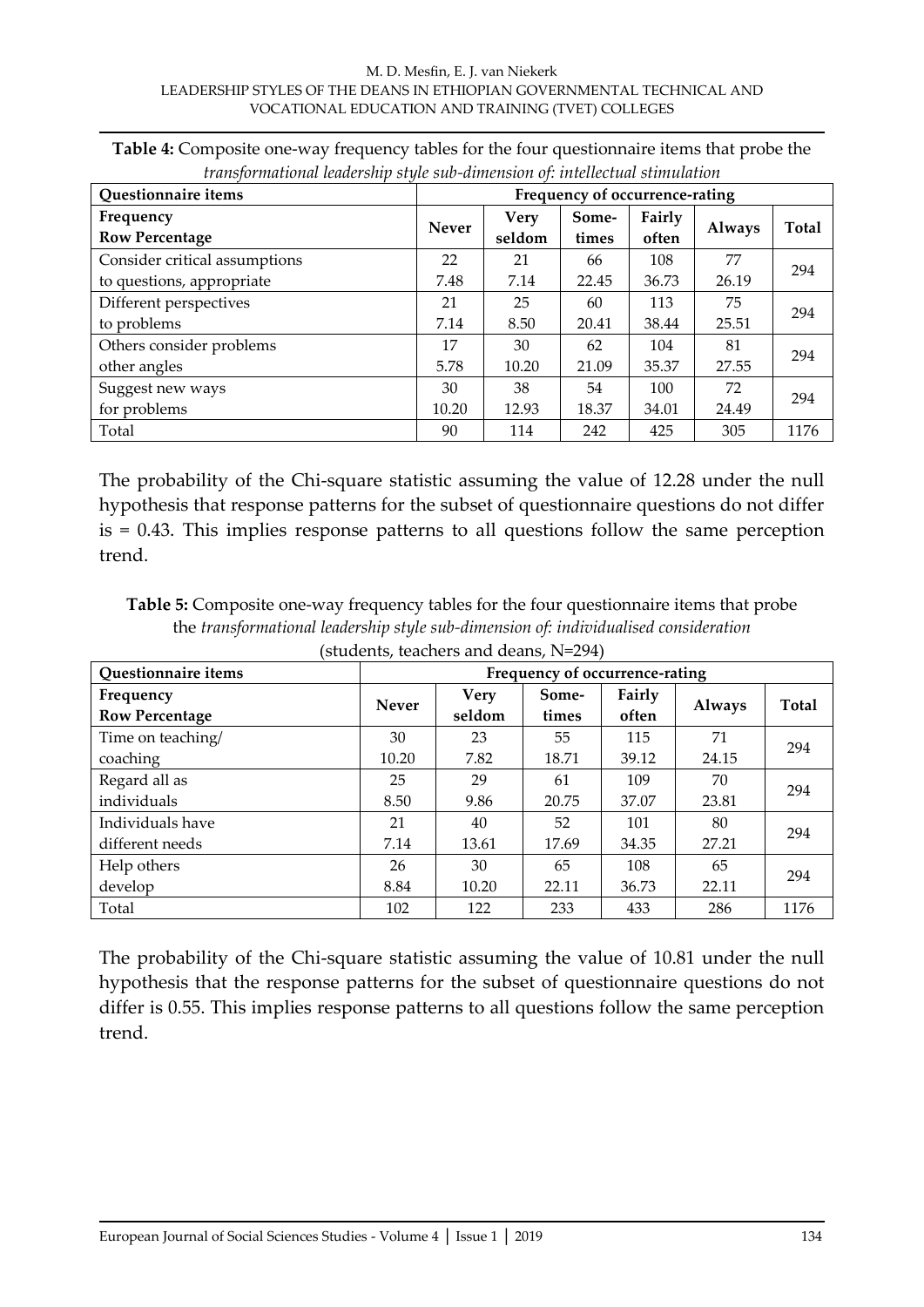| Table 6: Composite one-way frequency tables for the four questionnaire items            |
|-----------------------------------------------------------------------------------------|
| that probe the <i>transactional leadership style sub-dimension of: intrinsic reward</i> |
| (students, teachers and deans, $N=294$ )                                                |

| <b>Questionnaire items</b>         | Frequency rating |                |                |                 |        |              |  |  |
|------------------------------------|------------------|----------------|----------------|-----------------|--------|--------------|--|--|
| Frequency<br><b>Row Percentage</b> | Never            | Very<br>seldom | Some-<br>times | Fairly<br>often | Always | <b>Total</b> |  |  |
| Provide others                     | 21               | 29             | 51             | 124             | 69     |              |  |  |
| assistance                         | 7.14             | 9.86           | 17.35          | 42.18           | 23.47  | 294          |  |  |
| Specify                            | 23               | 23             | 61             | 116             | 71     |              |  |  |
| responsibilities                   | 7.82             | 7.82           | 20.75          | 39.46           | 24.15  | 294          |  |  |
| Clarify performance                | 29               | 27             | 56             | 112             | 69     |              |  |  |
| expectations                       | 9.90             | 9.22           | 19.11          | 38.23           | 23.55  | 293          |  |  |
| Express satisfaction               | 24               | 30             | 54             | 119             | 67     |              |  |  |
| good performance                   | 8.16             | 10.20          | 18.37          | 40.48           | 22.79  | 294          |  |  |
| Total                              | 97               | 109            | 222            | 471             | 276    | 1175         |  |  |

**Note:** Frequency Missing = 1

The probability of the Chi-square statistic assuming the value of 4.20 under the null hypothesis that the response patterns for the subset of questionnaire questions do not differ is  $= 0.98$ . This implies response patterns to all questions follow the same perception trend.

**Table 7:** Composite one-way frequency tables for the four questionnaire items that probe the *transactional leadership style sub-dimension of: manage by exception, active* (students, teachers and deans, N=294)

| Questionnaire items   | Frequency-of-occurrence rating |        |       |        |               |       |  |  |  |
|-----------------------|--------------------------------|--------|-------|--------|---------------|-------|--|--|--|
| Frequency             | <b>Never</b>                   | Very   | Some- | Fairly |               | Total |  |  |  |
| <b>Row Percentage</b> |                                | seldom | times | often  | <b>Always</b> |       |  |  |  |
| Focus attention       | 26                             | 24     | 52    | 117    | 75            |       |  |  |  |
| on mistakes           | 8.84                           | 8.16   | 17.69 | 39.80  | 25.51         | 294   |  |  |  |
| All attention dealing | 16                             | 31     | 64    | 120    | 63            |       |  |  |  |
| With mistakes         | 5.44                           | 10.54  | 21.77 | 40.82  | 21.43         | 294   |  |  |  |
| Keep track of         | 14                             | 39     | 57    | 111    | 73            |       |  |  |  |
| mistakes              | 4.76                           | 13.27  | 19.39 | 37.76  | 24.83         | 294   |  |  |  |
| Attention on failure, | 66                             | 43     | 74    | 81     | 30            |       |  |  |  |
| Meet standards        | 22.45                          | 14.63  | 25.17 | 27.55  | 10.20         | 294   |  |  |  |
| Total                 | 122                            | 137    | 247   | 429    | 241           | 1176  |  |  |  |

The probability of the Chi-square statistic assuming the value of 99.07 under the null hypothesis that response patterns for the subset of questionnaire questions do not differ is<0.001\*\*\*. This implies response patterns to some question statements differ from that of others.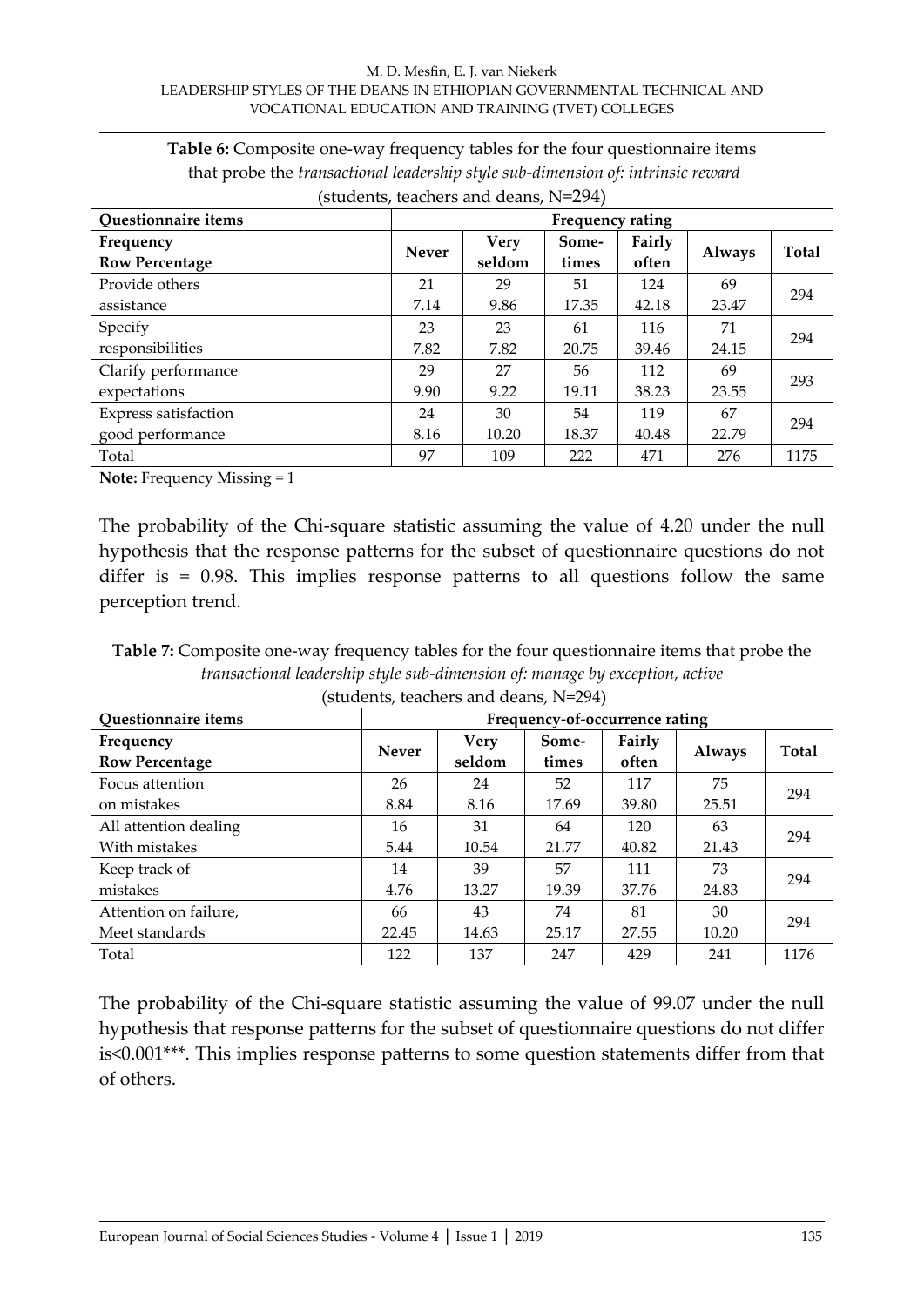#### M. D. Mesfin, E. J. van Niekerk LEADERSHIP STYLES OF THE DEANS IN ETHIOPIAN GOVERNMENTAL TECHNICAL AND VOCATIONAL EDUCATION AND TRAINING (TVET) COLLEGES

| transactional leadership style sub-dimension of: manage by exception, passive |                                |             |       |        |               |       |  |  |
|-------------------------------------------------------------------------------|--------------------------------|-------------|-------|--------|---------------|-------|--|--|
| (students, teachers and deans, N=294)                                         |                                |             |       |        |               |       |  |  |
| Questionnaire items                                                           | Frequency-of-occurrence rating |             |       |        |               |       |  |  |
| Frequency                                                                     |                                | <b>Very</b> | Some- | Fairly |               |       |  |  |
| <b>Row Percentage</b>                                                         | <b>Never</b>                   | seldom      | times | often  | <b>Always</b> | Total |  |  |
| Only interfere                                                                | 89                             | 47          | 55    | 63     | 40            | 294   |  |  |
| problem serious                                                               | 30.27                          | 15.99       | 18.71 | 21.43  | 13.61         |       |  |  |

27 9.18

31 10.58

63 21.43

42 14.33

115 | 29 | 61 | 58 | 31

39.12 9.86 20.75 19.73 10.54

62 21.09

52 17.75

94 31.97

108 36.86 48

60

 $\begin{array}{c|c} 40 & 294 \\ 16.33 & \end{array}$ 

 $20.48$  293

**Table 8:** Composite one-way frequency tables for the four questionnaire items that probe the

**Note:** Frequency Missing = 1

Act only when things go wrong

Believer only fix,

Act only problems

broken

chronic

The probability of the Chi-square statistic assuming the value of 79.52 under the null hypothesis that response patterns for the subset of questionnaire questions do not differ is<0.001. This implies response patterns to some question statements differ from that of others.

Total 309 134 230 323 179 1175

**Table 9:** Composite one-way frequency tables for the four questionnaire items that probe the *laissez-faire leadership style*

| Questionnaire items           | Frequency-of-response ratings |             |       |        |               |              |  |  |
|-------------------------------|-------------------------------|-------------|-------|--------|---------------|--------------|--|--|
| Frequency                     |                               | <b>Very</b> | Some- | Fairly |               | <b>Total</b> |  |  |
| <b>Row Percentage</b>         | <b>Never</b>                  | seldom      | times | often  | <b>Always</b> |              |  |  |
| Avoid involvement in serious  | 158                           | 40          | 34    | 43     | 19            | 294          |  |  |
| issues                        | 53.74                         | 13.61       | 11.56 | 14.63  | 6.46          |              |  |  |
| Absent when needed            | 123                           | 61          | 48    | 36     | 26            |              |  |  |
|                               | 41.84                         | 20.75       | 16.33 | 12.24  | 8.84          | 294          |  |  |
| Avoid decision making         | 110                           | 48          | 61    | 49     | 26            |              |  |  |
|                               | 37.41                         | 16.33       | 20.75 | 16.67  | 8.84          | 294          |  |  |
| Delay responding to questions | 125                           | 43          | 43    | 51     | 31            |              |  |  |
|                               | 42.66                         | 14.68       | 14.68 | 17.41  | 10.58         | 293          |  |  |
| Total                         | 516                           | 192         | 186   | 179    | 102           | 1175         |  |  |

**Note:** Frequency Missing = 1

The probability of the Chi-square statistic assuming the value of 29.19 under the null hypothesis that response patterns for the subset of questionnaire items do not differ is 0.01\*\*. This implies response patterns to some question statements differ from that of others.

The distribution of responses in each totals-row of the tables that follow (Tables 1–9) indicates that:

1) The majority of responses reflect the perception that the sub-dimension of the leadership component of *idealised influence, attributed* (of the transformational

294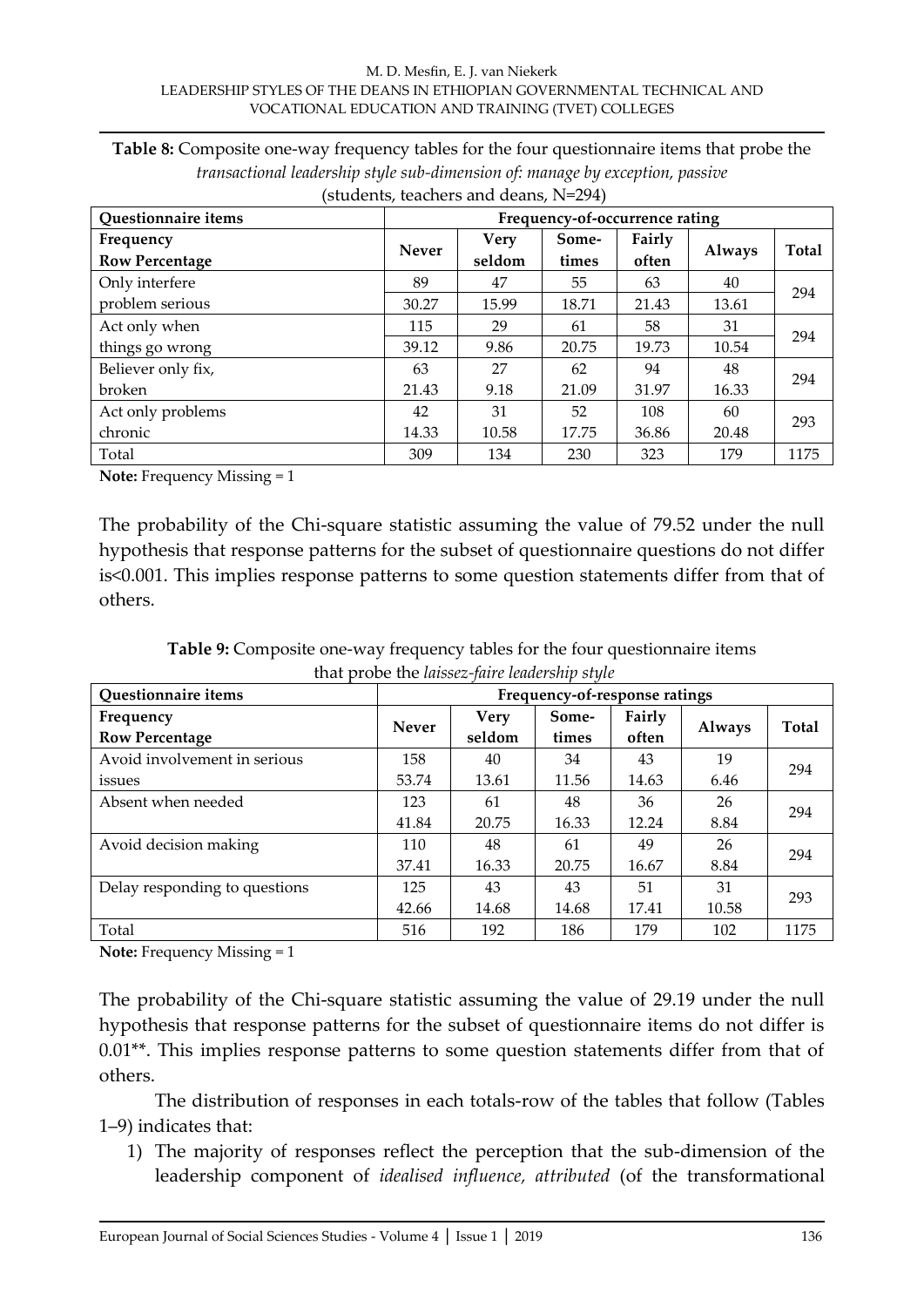style) is *fairly often* to *always* observed to be present in deans' interaction with staff and students (59.35%, see Table1).

- 2) The majority of responses reflect the perception that the component of *idealised influence, behaviour* (of the *transformational* style) is *fairly often* to *always*, reported in deans' behaviour (66.07%; see Table2).
- 3) The majority of responses reflect the perception that the component of *inspirational motivation* (of the *transformational* style) is *fairly often to always* observed in deans' behaviour (71.12%; see Table 3).
- 4) The majority of responses reflect the perception that the component of *intellectual stimulation* (of the *transformational* style) is *fairly often to always* reported (62.08%; see Table4).
- 5) The majority of responses reflect the perception that the component of *individualised consideration* (of the *transformational* style) is *fairly often to always*  reported for deans (61.14%; see Table 5).
- 6) The majority of responses reflect the perception that the component of *intrinsic rewards* (of the *transactional* style) is *fairly often* to *always* reported (63.55%; see Table 6).
- 7) The majority of responses reflect the perception that the component of *management by exception, active* (of the *transactional* leadership style) is *fairly often*  to *always* reported (56.97%; see Table7).
- 8) Responses do not clearly reflect the perception that the component of *management by exception, passive* (for the *transactional* style) is *fairly often* to *always* reported (only a 42.73% response; see Table 8).
- 9) The majority of responses reflect the perception that characteristics of the *laissez faire* style are *never* or *very seldom* observed in deans' interaction with staff (60.25%; see Table 9).

In summary, these response patterns seem to suggest that traits of the *transformational and transactional leadership styles* are fairly *often* observed, while the *laissez faire style* seems to present itself *seldom* in the behaviour of/ or interaction with deans.

# **6. Implications of the Study**

The implication for this research is that deans should be sensitised to the fact that, by exhibiting the *transformational* leadership style frequently in their dealings with staff, and also the *transactional* leadership style to a reasonable extent (but not the *laissez-faire* style) – especially when it comes to relatively young and inexperienced staff in Ethiopian TVET colleges - the dean's profile of efficiency will most probably improve, as will teachers' motivation and willingness to put in extra effort. This will result in an increase in teachers' sense of satisfaction with their jobs (which serves as indicators of perceived work performance).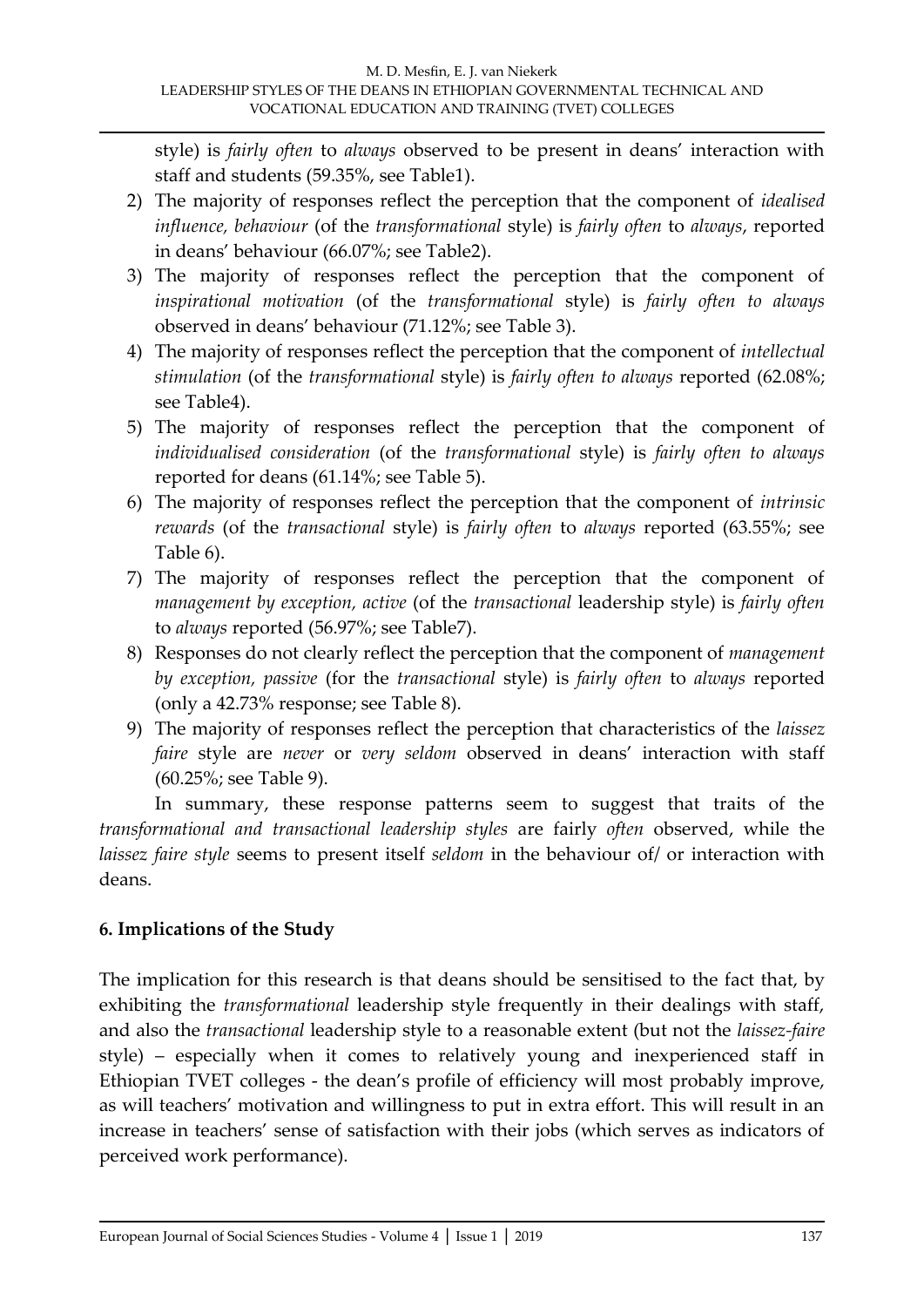Guided by the findings of the study which identified the positive effect of the transformational-transactional leadership style combination on performance, the researcher of this study believes that the following recommendations will contribute towards improving the performance of deans and teachers, and subsequently the educational efficacy of Ethiopian TVET colleges.

# **6.1 Recommendations**

The recommendations of the study are stated as follows:

- 1. Discussion sessions should be organised with TVET college deans to share the findings of this research and other similar studies. The intent should be to create awareness amongst TVET deans of the power and positive effect (increased performance and efficiency) that a transformational-transactional dean leadership approach (with emphasis on the transformational style) has on staff and students.
- 2. Leadership training opportunities for TVET deans should be scheduled. The objective should be to strengthen and enhance the appropriate leadership style practice of deans (especially the transformational style). Sessions can take on the form of workshops on leadership; discussion sessions between deans of the various TVET colleges on the effectiveness and outcome of specific styles of leadership practiced under specific circumstances; exposure of deans to reading material on leadership; attendance of international conferences to share their experiences of the impact of leadership styles, and, the development and implementation of asystem of performance assessment for deans which can act as a performance-motivator for college deans.
- 3. Resources (human, financial and materials) should be made available to TVET colleges to develop desired types of leadership in colleges.

# **6.2 Suggestions for Further Research**

The researcher suggests that the following research areas be further investigated in future research, namely:

- 1. A repeat of the research covered in this study but with a sample that includes both inexperienced and experienced, and aptly and under-qualified teachers over a broader age scope. This will enable future research to compare leadership styles that best influence younger, inexperienced and under-qualified teachers to more experienced and qualified mature teachers.
- 2. In further studies, apart from measuring deans' leadership style and performance indicators, research should also measure throughput rate of students. In this way, it can be validated whether perceived 'increased' performance/ or effectiveness actually correlates with a higher throughput rate (apart from the identified leadership-performance relationship).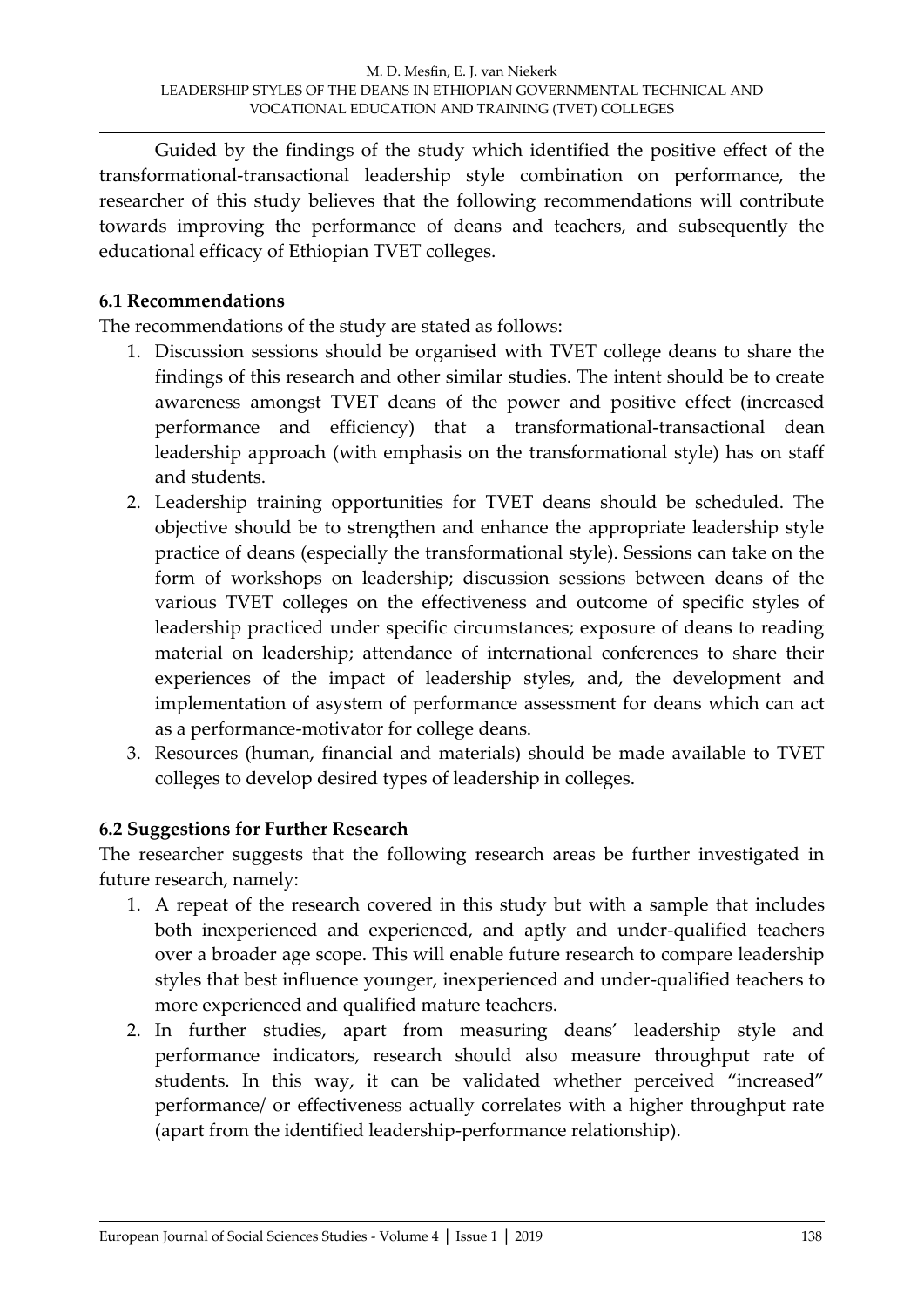3. Future research could go beyond the identification of leadership styles and their effectiveness, to understanding the contextual factors under which different leadership styles are used, including the results thereof.

#### **7. Conclusion**

This research investigated and answered to the research question concerning the outcome of Ethiopian TVET college deans' leadership-style. Quantitative performance measures were defined and used to assess leadership outcome. Qualitative methods were used to corroborate and enrich quantitative findings. Furthermore, in order to identify measurable styles of leadership, leadership was approached from a universal perspective; an Africa perspective and finally form an Ethiopia perspective. In this way universally known styles of leadership were identified to serve as measure of leadership style (*transformational, transactional* and *laissez-fair).* These measurable leadership-style and leadership-outcome variables were measured on a select sample of Ethiopian educational role players (TVET college deans, teachers and students). The purpose was to answer to formulated sub-research questions that informed the main research question on the outcome of TVET college deans' leadership style.

#### **References**

- [Antonakis](javascript:void(0);)*,* J*.,* [Avolio](http://0-proquest.umi.com.mercury.concordia.ca/pqdweb?index=3&did=336057571&CSP=20045&SrchMode=1&sid=1&Fmt=2&VInst=PROD&VType=PQD&RQT=590&VName=PQD&TS=1170260234&clientId=10306)*,* B.J. & [Sivasubramaniam](http://0-proquest.umi.com.mercury.concordia.ca/pqdweb?index=3&did=336057571&SrchMode=1&sid=1&Fmt=2&VInst=PROD&VType=PQD&CSD=8946&RQT=590&VName=PQD&TS=1170260234&clientId=10306)*,* N. (2003). Context and leadership: An examination of the nine-factor full-range leadership theory using the multifactor leadership questionnaire. *The Leadership Quarterly*, 14(3): 261-295.
- Avolio, B.J. (2010). *Full range leadership development.* London: Sage.
- Avolio, B.J. & Bass, B.M. (1995). Individual consideration viewed at multiple levels of analysis: A multi-level framework for examining the diffusion of transformational leadership. *Leadership Quarterly,* 6(2): 199-218.
- Avolio, B.J. & Bass, B.M. (2004). *Multifactor leadership questionnaire*. Lincoln, NE: Mind Garden.
- Bass, B.M. & Avolio, B.J. (1997). *Full range leadership development: Manual for the MLQ.*  Palo Alto: Mind Garden.
- Bass, B.M. & Avolio, B.J. (2000). *Manual for multi-factor leadership questionnaire: Samplerset*. Redwood City: Mind Garden.
- Bass, B.M. & Avolio, B.J. (2005). *MLQ feedback report*. Mind Garden, Boyiston Group.
- Bass, B.M. & Riggio, R.E. (2006). *Transformational leadership.* New Jersey: Lawrence Erlbaum Associates.
- Burke, C.S, Stagl, K.B., Goodwin, E.M, Salas, R.B. & Halpin, S.U. (2006). What types of leadership behaviours are functional in teams meta-analysis. *The Leadership Quarterly,* 17, 288-307.
- Cohen, L. & Manion, L. (2001). *Research methods in education.* London: Routledge Falmer.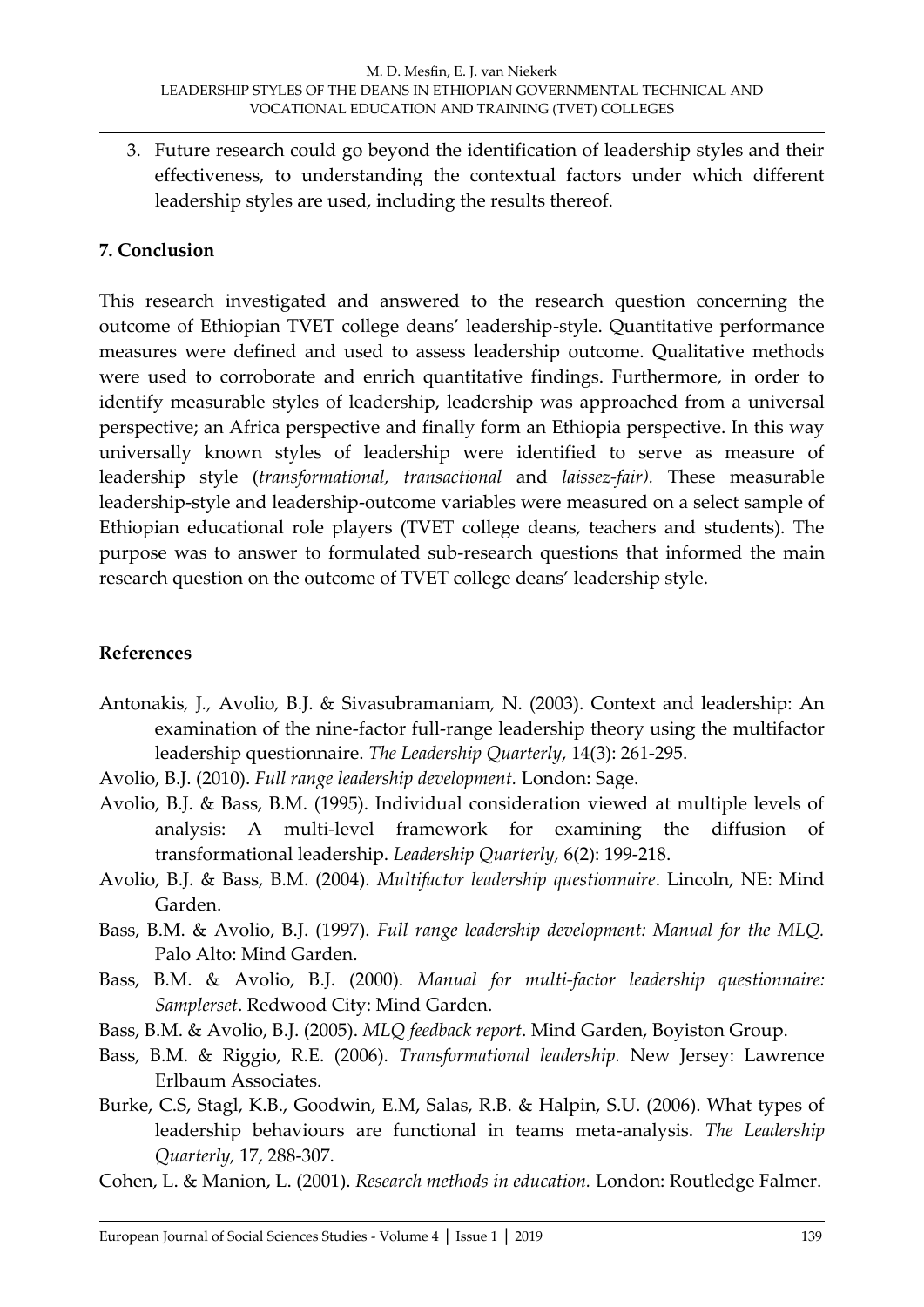- Conger, J.A. & Kanungo, R.N. (1994). Charismatic leadership in organizations: Perceived behavioral attributes and their measurement. *Journal of Organizational Behaviour,* 15(5): 439-452.
- Dew, J. (1995). Creating team leaders. *Journal for Quality and Participation*, 18(6): 50-54.
- Mesfin, M.D. (2017). Evaluating the Perceived Effectiveness of the Leadership Styles of Deans In Ethiopian Governmental Technical and Vocational Education and Training (TVET) Colleges. Unpublished Doctoral Thesis submitted to the University of South Africa.
- Mofed (2006). *Ethiopia: Building on Progress. A Plan for Accelerated and Sustained Development to End Poverty (PASDEP) (2005/06-2009/10).* Volume I: Main Text. Addis Ababa: MOFED.
- Morgenson, F.P., DeRue, D.S. & Karam, E.P. (2009). Leadership in teams: A functional approach to understanding leadership structures and processes. *Journal of Management* 36(5): 5-39.
- Nahavandi, A. (2003). *The art and science of leadership*. Upper Saddle River, NJ: Prentice-Hall.
- Northouse, P.G. (2012). *Leadership: Theory and practice* (6th ed.). Thousand Oaks, CA: Sage.
- Simon, M.K. (2011). *Dissertation and scholarly research: Recipes for success.* Seattle, WA: Dissertation Success, LLC.
- SNNPR TVET Bureau. (2013). *Educational statistics annual abstract 2006 E.C*. Hawassa: SNNPR Education Management Information Systems.
- World Bank. (2003). *Higher education in Ethiopia.* Washington D.C: The World Bank.